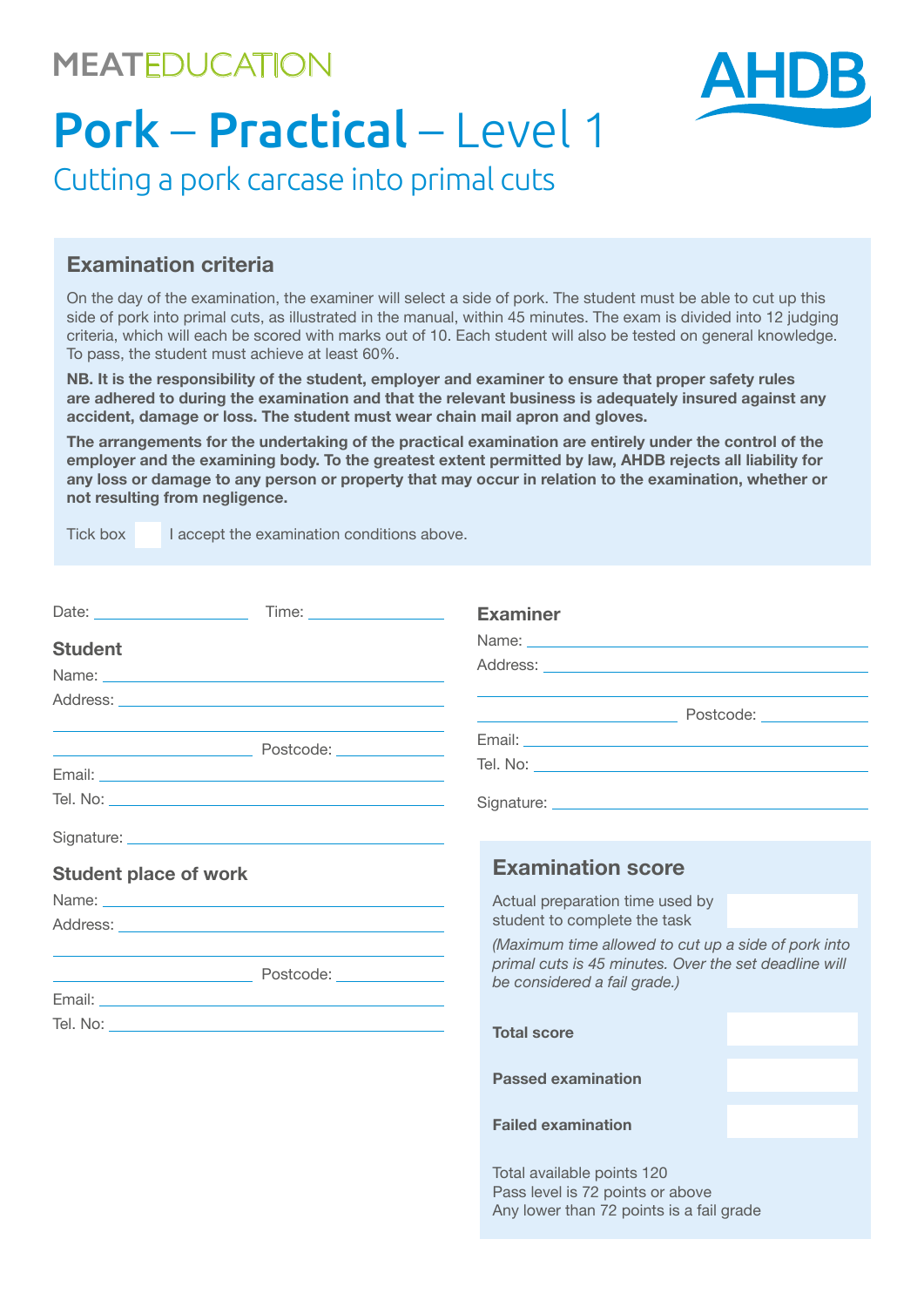# Score sheet

**1.** Removal of the kidney and flare fat without cutting into underlying muscles or damaging the kidney.

| <b>Poor</b>      | <b>Very good</b> |   |   |   |   |   |   |   |    |  |  |  |
|------------------|------------------|---|---|---|---|---|---|---|----|--|--|--|
|                  | $\overline{2}$   | 3 | 4 | 5 | 6 | 7 | 8 | 9 | 10 |  |  |  |
| <b>Comments:</b> |                  |   |   |   |   |   |   |   |    |  |  |  |
|                  |                  |   |   |   |   |   |   |   |    |  |  |  |
|                  |                  |   |   |   |   |   |   |   |    |  |  |  |
|                  |                  |   |   |   |   |   |   |   |    |  |  |  |
|                  |                  |   |   |   |   |   |   |   |    |  |  |  |

**2.** Removal of the fillet, without cutting into the fillet or leaving too much fillet meat on the bone.

| <b>Poor</b>      | <b>Very good</b> |   |   |   |   |  |   |   |    |  |  |  |
|------------------|------------------|---|---|---|---|--|---|---|----|--|--|--|
|                  | $\mathbf{2}$     | 3 | 4 | 5 | 6 |  | 8 | 9 | 10 |  |  |  |
| <b>Comments:</b> |                  |   |   |   |   |  |   |   |    |  |  |  |
|                  |                  |   |   |   |   |  |   |   |    |  |  |  |
|                  |                  |   |   |   |   |  |   |   |    |  |  |  |
|                  |                  |   |   |   |   |  |   |   |    |  |  |  |

**3.** Part 1 – Removal of the forequarter by making a mark between the 4th and 5th rib in the centre of the ribcage, followed by a mark in the centre of the 5th vertebrae and drawing a straight line.

| ٧<br>. . | v<br>- 1 | v<br>- 1<br>__ | Ξ<br>٠ |
|----------|----------|----------------|--------|
|          |          |                |        |

| Poor             | <b>Very good</b> |   |   |   |   |  |   |   |    |  |  |  |
|------------------|------------------|---|---|---|---|--|---|---|----|--|--|--|
|                  | $\overline{2}$   | 3 | 4 | 5 | 6 |  | 8 | 9 | 10 |  |  |  |
| <b>Comments:</b> |                  |   |   |   |   |  |   |   |    |  |  |  |

**4.** Part 2 – Removal of the forequarter by cutting and sawing in a straight line at a right angle, taking care not to do any unnecessary damage to the meat, with the saw.

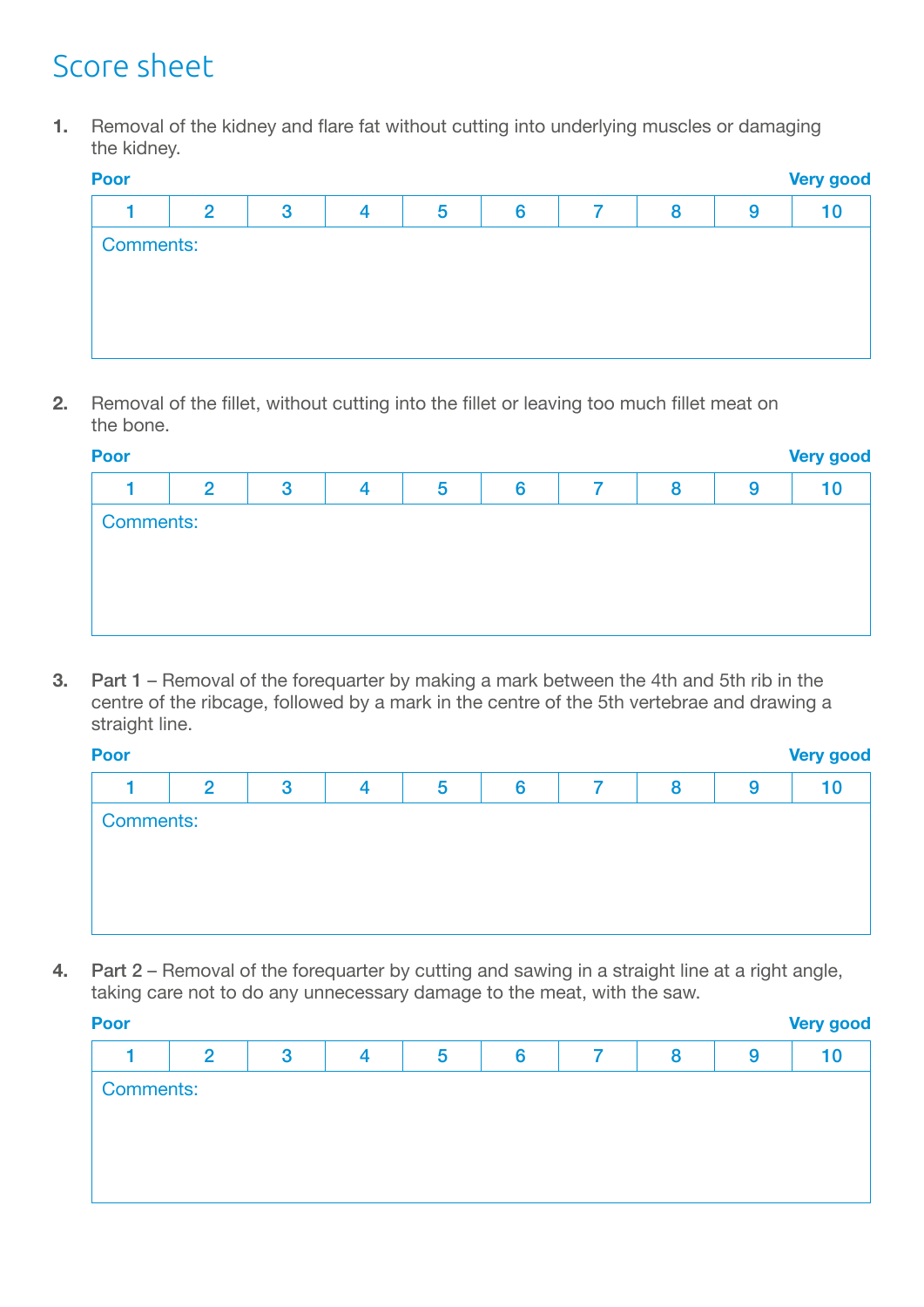### **Leg and chump**

**5.** Part 1 – Removal of the leg and chump by cutting between the 5th and 6th (last two) lumbar vertebrae.

|                  |   | Poor<br><b>Very good</b> |   |   |  |   |   |    |  |  |  |  |  |
|------------------|---|--------------------------|---|---|--|---|---|----|--|--|--|--|--|
| $\overline{2}$   | 3 | Δ                        | 5 | 6 |  | 8 | 9 | 10 |  |  |  |  |  |
| <b>Comments:</b> |   |                          |   |   |  |   |   |    |  |  |  |  |  |
|                  |   |                          |   |   |  |   |   |    |  |  |  |  |  |

**6.** Part 2 – Removal of the leg and chump by cutting and sawing in a straight line, without doing any unnecessary damage to the meat with the saw.

| <b>Poor</b>      | <b>Very good</b> |   |  |   |   |  |   |   |    |  |  |
|------------------|------------------|---|--|---|---|--|---|---|----|--|--|
|                  | $\mathbf{2}$     | 3 |  | 5 | 6 |  | 8 | 9 | 10 |  |  |
| <b>Comments:</b> |                  |   |  |   |   |  |   |   |    |  |  |
|                  |                  |   |  |   |   |  |   |   |    |  |  |
|                  |                  |   |  |   |   |  |   |   |    |  |  |
|                  |                  |   |  |   |   |  |   |   |    |  |  |
|                  |                  |   |  |   |   |  |   |   |    |  |  |

#### **Middle**

**7.** Part 1 – Separation of the loin from the belly by making a mark 50 mm from the tip of the loin eye muscle and drawing a line following the back line of the carcase towards the lumbar section of the loin.

| <b>Poor</b>      | <b>Very good</b> |              |   |   |   |                |   |   |    |  |  |  |
|------------------|------------------|--------------|---|---|---|----------------|---|---|----|--|--|--|
|                  | $\overline{2}$   | $\mathbf{3}$ | 4 | 5 | 6 | $\overline{7}$ | 8 | 9 | 10 |  |  |  |
| <b>Comments:</b> |                  |              |   |   |   |                |   |   |    |  |  |  |
|                  |                  |              |   |   |   |                |   |   |    |  |  |  |
|                  |                  |              |   |   |   |                |   |   |    |  |  |  |
|                  |                  |              |   |   |   |                |   |   |    |  |  |  |
|                  |                  |              |   |   |   |                |   |   |    |  |  |  |

**8.** Part 2 – Separation of the loin from the belly by following the line and sawing through the rib bones, and cutting through the meat, fat layers and rind to separate loin from the belly.

| <b>Poor</b><br><b>Very good</b> |                |   |   |   |   |  |   |   |    |  |
|---------------------------------|----------------|---|---|---|---|--|---|---|----|--|
|                                 | $\overline{2}$ | 3 | 4 | 5 | 6 |  | 8 | 9 | 10 |  |
| <b>Comments:</b>                |                |   |   |   |   |  |   |   |    |  |
|                                 |                |   |   |   |   |  |   |   |    |  |